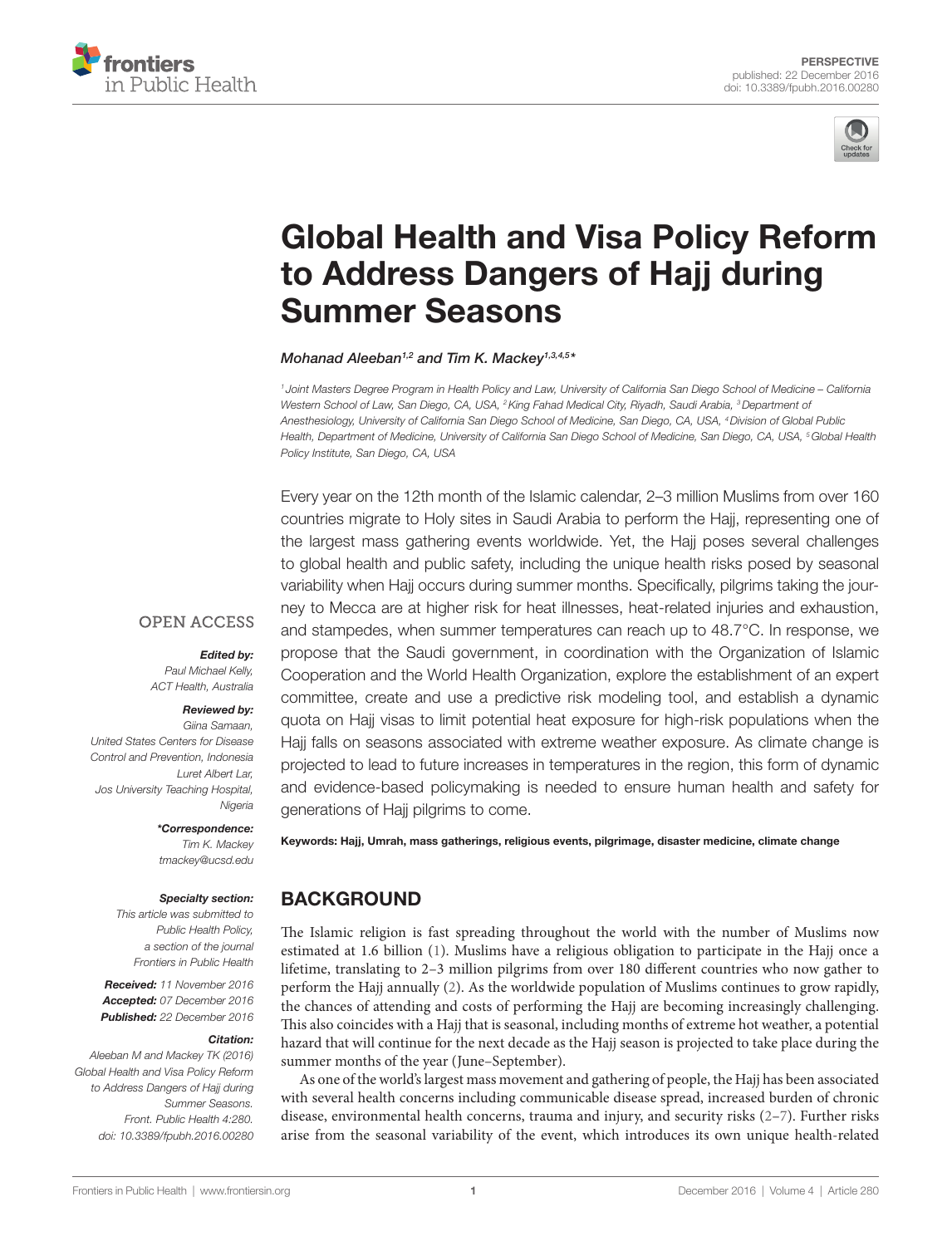challenges, including the need to engage in additional protective behaviors in response to environmental exposure, pollution, and even the effects of climate change ([4](#page-3-3), [8](#page-3-4)).

Hajj seasonal variability is driven by when it is held: every year in the 12th month of the Islamic (lunar) calendar (from the 8th to 13th of Dhu al-HIjja) [\(3\)](#page-3-5). However, the lunar calendar only has 354 days, compared with the 365 days for Gregorian calendar, which is used as the international standard. This means that the Hajj is held during different periods of seasonality generally every 9 years.

## HEALTH RISKS ASSOCIATED WITH SEASONAL VARIABILITY

Years when the Hajj falls under the summer season can lead to higher risk of heat illnesses (e.g., heatstroke, heat injuries and exhaustion, heat hyperpyrexia, skin milia, and dehydration) and stampedes, where the temperature reaches between 43 and 48.7°C, and has a relative humidity of 58–87%. Statistics from the Saudi Ministry of Health indicate that there is a close relationship between heat casualties and climatic heat load during Hajj seasons ([3](#page-3-5), [4](#page-3-3)). Heat illness can occur due to high temperatures, strenuous physical exertion during the performance of rituals, and overcrowding, particularly when there are extreme temperatures (i.e., temperatures as high as 45°C) ([9](#page-3-6)). For the Hajj that took place in September 2015, 1,737 heat illness cases were recorded, with 52.2% occurring among pilgrims between the ages of 51 and 70 years [\(10\)](#page-3-7). The increasing risk of heat exposure is becoming more apparent, given that there were only 796 total cases that occurred over the preceeding 10 Hajj seasons [\(10,](#page-3-7) [11](#page-3-8)).

In addition, multiple deadly stampede incidents (around eight incidents) have occurred in the last three decades, with a primary cause for these public safety events related to crowd flow dynamics. Fatalities have ranged between 14 and 346 deaths [\(4\)](#page-3-3), though two major stampede incidents in 1990 and 2015 tragically resulted in a much higher number of fatalities ([3](#page-3-5), [12](#page-3-9)). In the summer of 1990, more than 1,400 pilgrims died from a stampede inside a pedestrian tunnel in Mina after a cooling system failure ([3](#page-3-5)). In summer 2015, one of the world's most deadliest stampedes occurred at a small intersection again in Mina, resulting in conflicting reports of fatalities with some estimates as high as 2,000 deaths ([12](#page-3-9)). Though results from an official investigation have yet to be disclosed, many suggest that the limited space and crowd flow dynamics were major contributors for the incidents. Notably, all incidents occurred in Mina Valley (that has a maximum capacity of only 1.4 million).

Importantly, both the 1990 and 2015 incidents shared common risk characteristics; both had exceedingly high casualties compared to the other stampedes and both occurred during the summer seasons (July to September) of Hajj. Although excessive heat may not be the primary cause of stampede events, it has arguably played a critical role in contributing to a higher number of casualties given that stampede events in summer months have had higher mortality compared to stampedes that have occurred in other seasons.

# HAJJ VISAS

As the Hajj continues to grow as a major global event, it is critical that public policies addressing the Hajj take into account the need to dynamically protect the public health and the safety of pilgrims in the face of uncertainty with rising temperatures and global climate change and also plans to increase the number of pilgrims that will receive Hajj visas [\(8\)](#page-3-4). This includes proactively assessing the potential risks of heat exposure that can lead to poor health outcomes and the role of high temperatures and overcrowding that can exaggerate the number of casualties when stampedes inevitably occur. Importantly, these risks are likely to accentuate, with the Hajj set to take place during the summer seasons for the next decade. Specifically, we believe that health risks associated with summer Hajj can be mitigated by adjusting how the Saudi government allocates "Hajj" and "Umrah" (minor pilgrimage) visas, while also creating financing mechanisms to ensure better equitable participation for all pilgrims to perform the Hajj.

Specifically, Hajj and Umrah visas have similar requirements but differ in the time of year they are issued and their duration (see **[Table 1](#page-1-0)**). The Hajj visa is specific to the Hajj season, with foreigners (e.g., non-Saudi Arabian nationals/residents) required to obtain visas by applying to the Saudi embassy in their respective country. In comparison, for Umrah visas, Muslims can visit areas of the Holy site that are open outside the Hajj season, limited to 15 days in duration. In addition to visa requirements for foreigners to travel and perform the Hajj, there is also a permit requirement for Saudi residents (both citizens and non-citizens).

Prior to 2008, residents of Saudi Arabia could perform Hajj and Umrah without a permit or designated lodging. However, since 2008, residents must obtain a Hajj permit through the Ministry of Interior to gain entry to the holy areas, though no permit is required to perform Umrah [\(13](#page-3-10)). The general requirements for a Hajj permit for both Saudi citizens and non-citizen residents include that they must have not performed the Hajj within the

#### <span id="page-1-0"></span>Table 1 | Comparison between Hajj and Umrah.

|                                                  | Hajj                                                                                                                            | Umrah                                                                                                              |
|--------------------------------------------------|---------------------------------------------------------------------------------------------------------------------------------|--------------------------------------------------------------------------------------------------------------------|
| Islamic obligation<br>Duration of the<br>rituals | Conditional obligation<br>5-6 days                                                                                              | Less obligatory than the Hajj<br>As short as a few hours                                                           |
| Time                                             | Specific time period (12th<br>month of Islamic calendar)                                                                        | Open all year except during<br>the Hajj season                                                                     |
| Place(s) of ritual                               | Multiple places: Mecca, Arafat,<br>Mina, and Muzdalifah. All<br>pilgrims obligated to spend<br>certain nights at specific sites | Grand Mosque in Mecca,<br>without any obligation to<br>spend time at specific sites                                |
| Visa duration                                    | Open during Hajj season<br>only (approximately 2-month<br>duration)                                                             | Open all year around except<br>Hajj season (with 30 days<br>validity and 15-day limit of<br>stay for each pilgrim) |
| Visa quota                                       | 1 pilgrim per 1,000 residents for<br>each Islamic country annually                                                              | Variable allocation                                                                                                |
| Approximate<br>number of<br>expected pilgrims    | 2-3 million with plans to<br>increase to 5 million by 2030                                                                      | More than 5 million in 2015,<br>with plans to increase to 30<br>million by 2030                                    |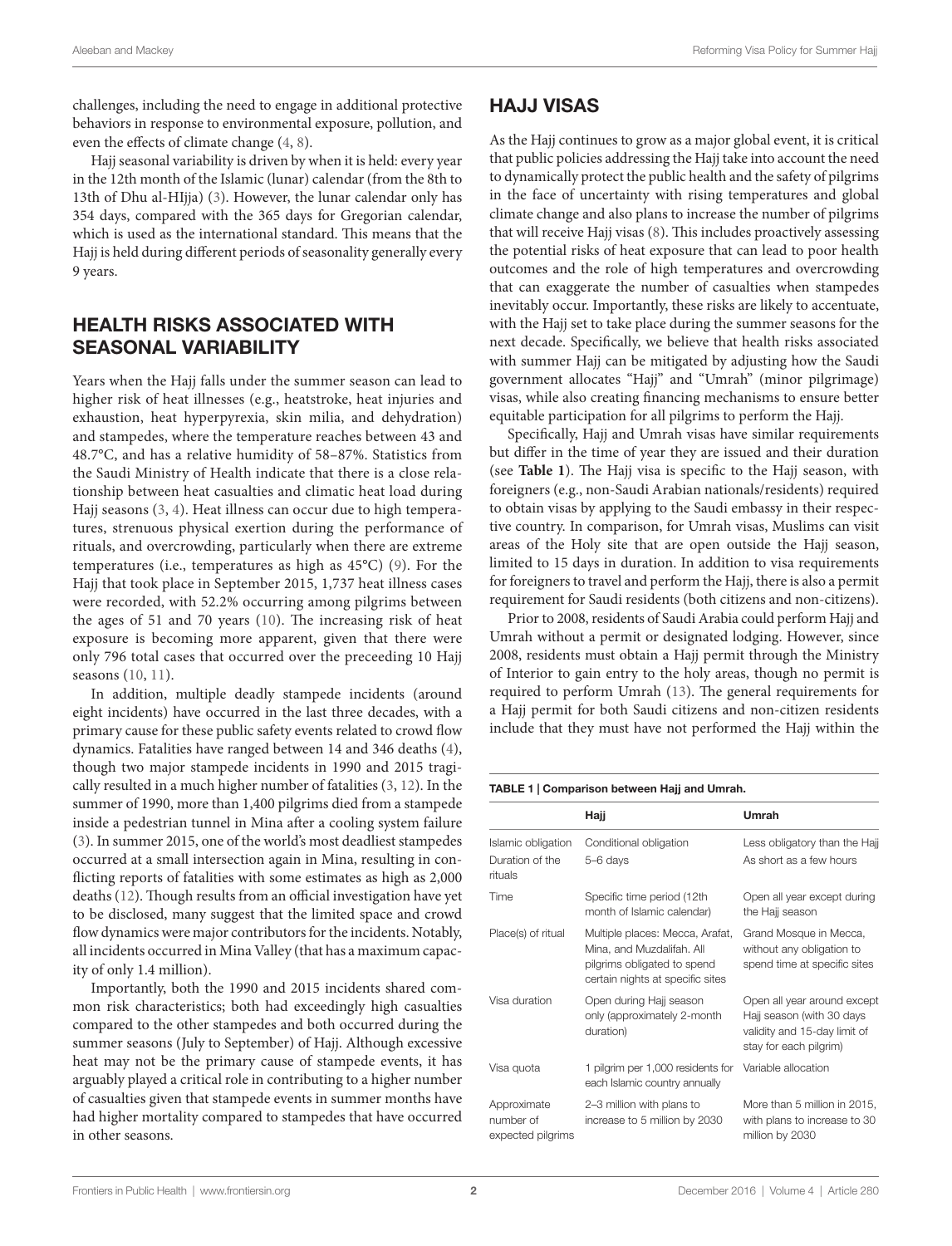past 5 years and that they contract with an approved tour company (i.e., "Hamlah") to provide transportation and lodging. They must also satisfy vaccination requirements updated annually by the Saudi Ministry of Health ([14](#page-3-11)). Additionally, non-citizens are required to produce additional documentation (e.g., proof of legal status, no-objection letter from the employer) [\(15\)](#page-3-12). Violating Hajj permit laws may result in paying a fine, incarceration or immediate deportation, and a ban from entering the country in the future (for non-citizens) ([16\)](#page-3-13).

## POLICY PROPOSAL

Given the well-documented public health challenges associated with the Hajj during summer months, we propose that the Saudi government, in coordination with the Organization of Islamic Countries (OIC) and in partnership with the World Health Organization and its Regional Office for the Eastern Mediterranean, create a permanent expert committee to proactively assess Hajj-related health risks related to climate. The committee should also lead in the development and use of a predictive risk modeling tool, used prior to the start of Hajj, which would assess the unique climate-related health risks associated with the annual pilgrimage and provide guidance on identifying pilgrims who are at the highest risk of adverse heat exposure.

The risk modeling tool [we note that predictive modeling has been used for several health challenges including in the acute care setting, for population health, mental health, to model infectious disease risk, and for assessing the potential impact of climate change on health ([17–](#page-3-14)[21\)](#page-3-15)] could generate evidence for use in national surveillance systems and inform the committee's guidance and technical assistance process. This process would specifically focus on proactively assessing existing and emerging health risks associated with extreme temperatures during the Hajj that are likely to be impacted by climate change. It could also provide the evidentiary basis for adjustments to the number of Hajj visas issued each year, designed to ensure the safety of at-risk pilgrims and avoid potential overcrowding that could lead to additional public safety concerns.

The visa adjustment process could be accomplished by establishing a quota system on the allocation of Hajj visas issued for pilgrims who are already recognized as most vulnerable to the risks of heat illness (including the elderly, those with preexisting illnesses, and children accompanying parents) ([3](#page-3-5), [4](#page-3-3), [22\)](#page-3-16). Importantly, the quota would aim to limit the percentage of the vulnerable population that could be exposed, rather than the aggregate number of pilgrims issued visas, and would only be triggered when the Hajj occurs during summer months and other seasons with extreme weather or climate events. Screening to determine if pilgrims fall under the "at-risk" criteria could occur through the existing visa and permitting process and associated health screenings. For years when the quota is instituted, the Saudi government would set aside additional visas for excluded populations when Hajj occurs during months that are cooler and could also compensate pilgrims by adding additional numbers of Umrah visas in the year of exclusion.

Importantly, we recognize that the Hajj is a far greater obligation in the Islamic faith compared to Umrah. However, the dream of performing the Hajj, or even visiting the Holy sites, can become unachievable for many Muslims, due to multiple factors including the increasing number of Muslims, Holy site capacity restrictions, and the high cost of the Hajj. The solution of simply increasing the visa quota will likely not address this enormous demand and the various barriers to participation, yet may cause a significant increase in the health risks associated with the event. Hence, in order to ensure the safety of pilgrims at the Hajj and enhance equitable access, the Saudi government and OIC should dynamically assess the use of quotas to *both* mitigate potential health risks and concomitantly to reallocate visas to ensure more equitable access.

A policy proposal to adjust the number of visas available for the Hajj is not unprecedented. In 1987, after consultations with other Islamic countries at the OIC, the Saudi government reached a decision to set a Hajj visa quota (1 pilgrim per 1,000 residents for each Muslim country.) In 2013, the Hajj quota was reduced by 20 and 50% for international and domestic pilgrims, respectively, in response to planned construction in the Holy areas designed to accommodate larger numbers of future pilgrims [\(23](#page-3-17)). Visa adjustments should also be done in combination with other public health interventions (e.g., establishment of cooling stations, shaded structures, awareness campaigns that emphasize the importance of proper hydration, and use of sun protection measures) to ensure all pilgrims are protected from heat and other climate-related exposure [\(24](#page-3-18)).

Parallel to the proposed quota system, the OIC should also explore a multilateral financing mechanism to help as many Muslims as possible to gain access to the resources they need to perform the Hajj earlier in their lifetime and when they are healthy enough to do so. The financing mechanism should be focused on providing subsidies to those pilgrims who cannot normally afford the pilgrimage and also encouraging equitable participation by prioritizing those who have not previously preformed the Hajj. Additionally, as Hajj obligations are only mandatory for those pilgrims who are "physically and financially" able, additional Umrah visas will also provide pilgrims other opportunities to visit the Holy site in Mecca outside of the summer season [\(25](#page-3-19)).

### **DISCUSSION**

The policy proposals we suggest here are in conjunction with others who have advocated for the use of health screenings to potentially exclude the participation of seriously ill pilgrims [\(25](#page-3-19)). We argue that the documented health hazards occurring during summer Hajj provide justification for evidence-based policy reform of the Hajj assessment and visa allocation process. If the Hajj quota can be reduced to accommodate planned infrastructure improvements, there is good reason to begin an international dialogue on the potential utility of forming an expert committee to specifically assess climate and the Hajj and also to explore the use of seasonal visa quotas aimed at accommodating adjustments to protect the most vulnerable pilgrims from potentially fatal heat exposure. Further, as infrastructure improves to protect pilgrims from dangerous heat exposure (e.g., air conditioned tents, tunnels, access to health-care facilities, canopies, and mist sprinklers)